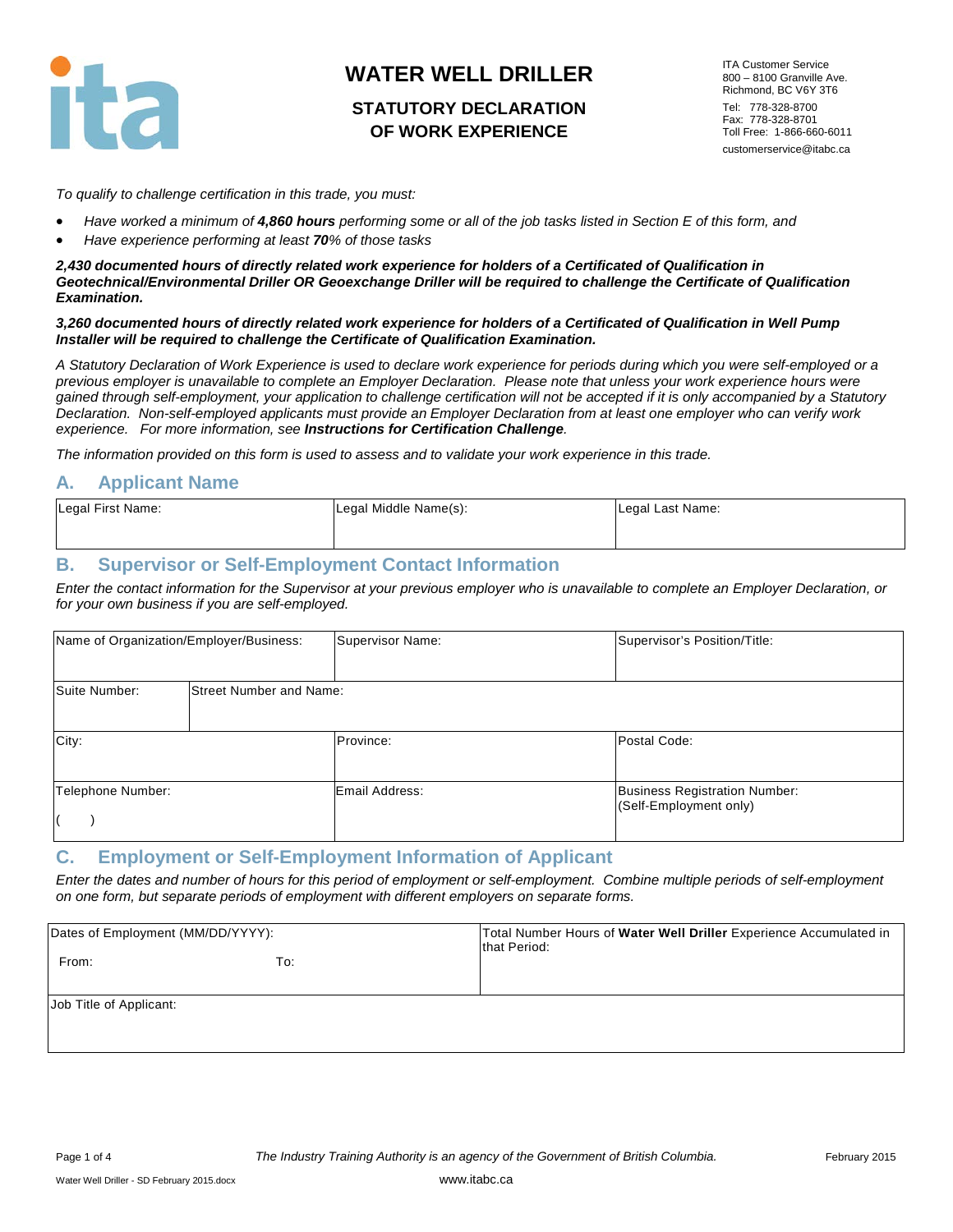

## **STATUTORY DECLARATION OF WORK EXPERIENCE**

ITA Customer Service 800 – 8100 Granville Ave. Richmond, BC V6Y 3T6 Tel: 778-328-8700 Fax: 778-328-8701 Toll Free: 1-866-660-6011 customerservice@itabc.ca

## **D. Reason for Statutory Declaration**

Indicate why a Statutory Declaration is required for this period of employment:

|  | $\Box$ | Applicant was self-employe |  |
|--|--------|----------------------------|--|
|--|--------|----------------------------|--|

Applicant Mapple Employer will not complete Employer Declaration

 $\Box$ Employer is no longer in business  $\Box$  Employment records are not available

Applicants must attempt to contact current or previous employers to request an Employer Declaration. If you have been unable to obtain an Employer Declaration for any portion of your non-self-employed work experience, indicate the steps you have taken to try to obtain it. If sufficient evidence of steps taken is not provided, the application may not be approved.

# **E. Statutory Declaration of Job Task Performance**

*By checking "Yes" or "No" in the Declaration Response column, indicate whether or not you have performed the job tasks listed below. Cross out any job tasks you did not perform during the period indicated in Section C.*

| <b>Job Tasks</b>                                                                                                                                                                                                                                       | <b>Declaration</b><br><b>Response</b> |                   |
|--------------------------------------------------------------------------------------------------------------------------------------------------------------------------------------------------------------------------------------------------------|---------------------------------------|-------------------|
| <b>Tools, Safety and Maintenance</b><br>Including: Use and care of hand tools, use and maintain hydraulic systems, know and use safety procedures and perform and<br>maintain service on a fuel supply system.                                         | Yes:<br>No:                           | $\mathsf{L}$<br>П |
| <b>Drilling Equipment</b><br>Including: Operate and maintain compressed air systems, work safely on site, identify the cable tool system, able to use multiple<br>drilling systems, identify different drill bits, and use different augers and bores. | Yes:<br>No:                           | П<br>П            |
| <b>Well Construction and Monitoring</b><br>Including: Design water wells, use well development techniques, monitor groundwater and know trade regulations.                                                                                             | Yes:<br>No:                           | П<br>П            |
| <b>Pumping Systems</b><br><i>Including</i> : Design and install water pumps at site, troubleshoot and maintain pumps, install and wire motor controls.                                                                                                 | Yes:<br>No:                           | П<br>ΙI           |
| <b>Well Development and Maintenance</b><br>Including: Perform reclamation, drill monitoring wells, know groundwater regulations, perform well closure, identify geology and<br>hydrogeology, identify sources of water, and perform aquifer tests.     | Yes:<br>No:                           | П<br>П            |
| Regulations, Metric and Intro to Gas and Monitoring Wells<br>Including: Follow environmental regulations, perform and interpret chemistry tests, read and interpret maps.                                                                              | Yes:<br>No:                           | П                 |

*Enter the applicant name (repeat on every page of this form).*

| Legal First Name: | Legal Middle Name(s): | Legal Last Name: |
|-------------------|-----------------------|------------------|
|                   |                       |                  |

Page 2 of 4 *The Industry Training Authority is an agency of the Government of British Columbia.* February 2015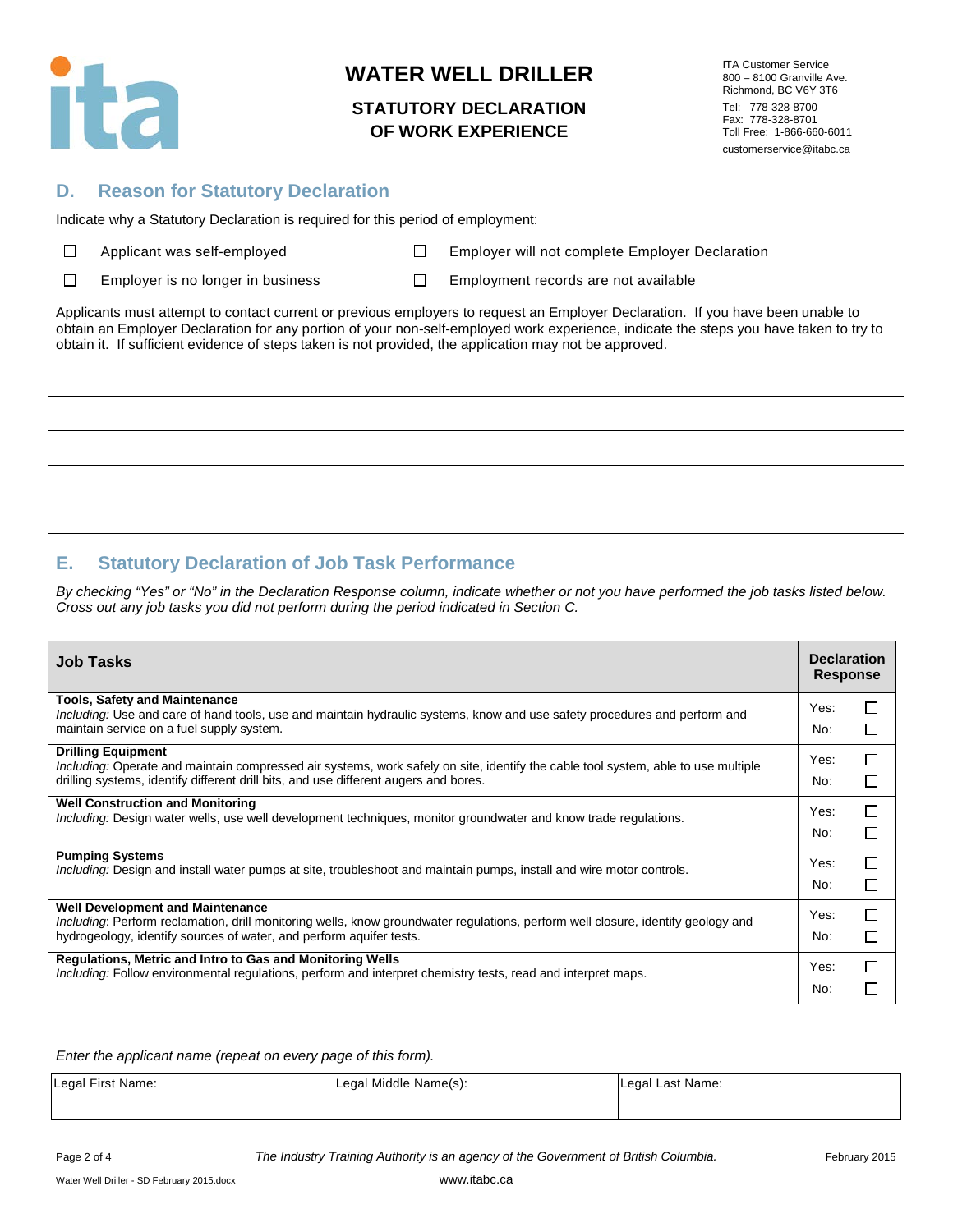

## **STATUTORY DECLARATION OF WORK EXPERIENCE**

ITA Customer Service 800 – 8100 Granville Ave. Richmond, BC V6Y 3T6 Tel: 778-328-8700 Fax: 778-328-8701 Toll Free: 1-866-660-6011 customerservice@itabc.ca

# **F. Confirmation of Prerequisite Credentials or Certificates**

*For some trades, evidence that the applicant has earned prerequisite credentials or certificates is required before the individual is permitted to challenge certification. For those trades, you must prove you have the required prerequisite credentials. Prerequisite credentials for this trade are listed below.*

• There are no prerequisite credentials or certificates for this trade.

## **G. Applicant Signature**

I certify that the information I have provided is accurate. (Note: Collection and protection of personal information on this form is in accordance with the provisions of the Freedom of Information and Protection of Privacy Act.)

| Applicant Name (please print): | Applicant Signature: | Date: (MM/DD/YYYY) |
|--------------------------------|----------------------|--------------------|
|                                |                      |                    |

*Enter the applicant name (repeat on every page of this form).*

| Legal First Name: | Legal Middle Name(s): | Legal Last Name: |
|-------------------|-----------------------|------------------|
|                   |                       |                  |

Page 3 of 4 *The Industry Training Authority is an agency of the Government of British Columbia.* February 2015